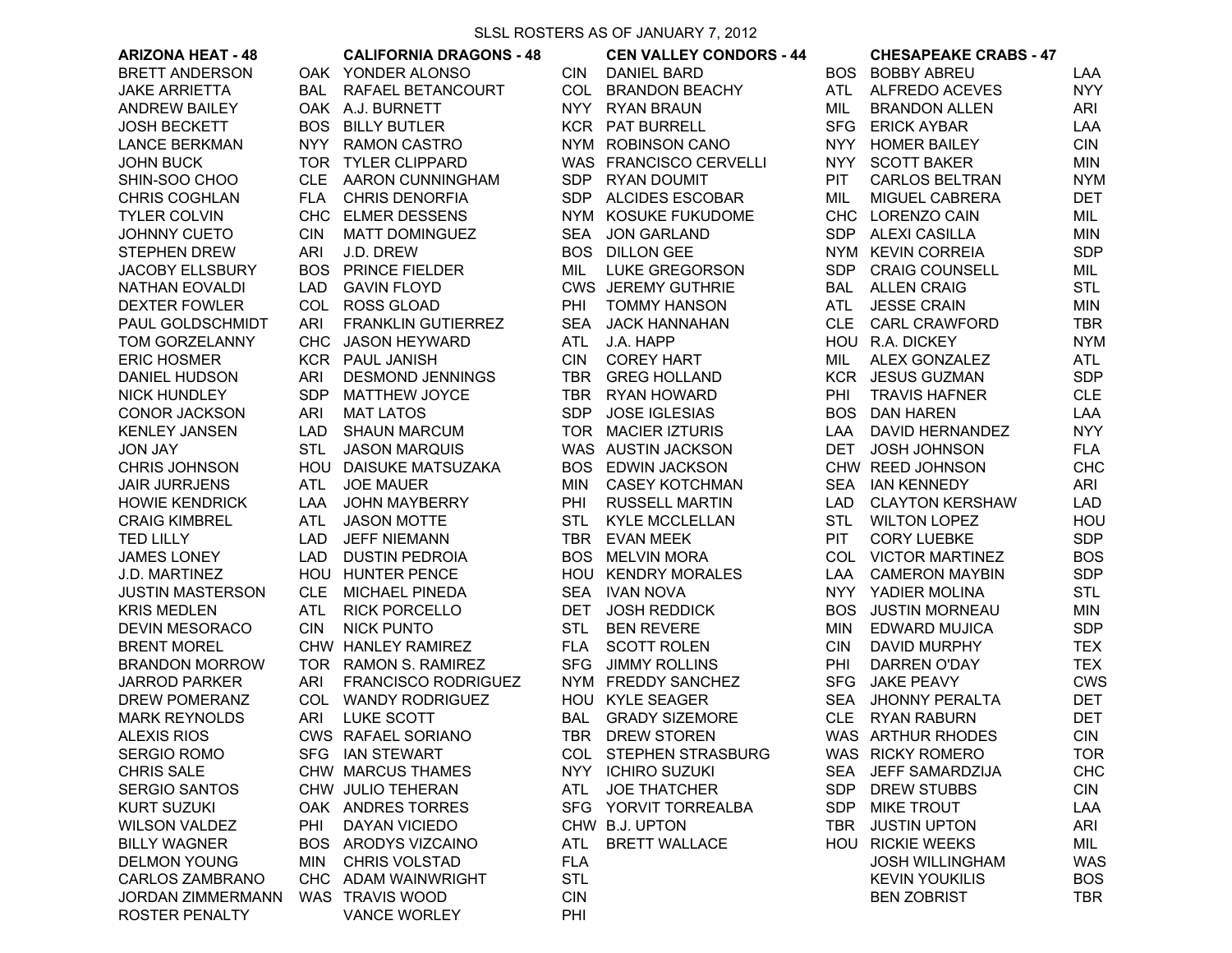| <b>EMERALD CITY OSPREY - 47</b> |     | <b>GALAPAGOS TORTOISES - 48</b> |            | <b>JACKSON HOLE GUIDES - 45</b> |            | <b>MALIBU WAVE - 45</b>     |            |
|---------------------------------|-----|---------------------------------|------------|---------------------------------|------------|-----------------------------|------------|
| AL ALBURQUERQUE                 |     | DET JOSE ALTUVE                 |            | HOU ANTONIO BASTARDO            | PHI        | <b>GRANT BALFOUR</b>        | TBR        |
| <b>JOHN AXFORD</b>              |     | MIL PEDRO ALVAREZ               | PIT        | <b>BRENNAN BOESCH</b>           | DET        | <b>HEATH BELL</b>           | <b>SDP</b> |
| DARWIN BARNEY                   |     | CHC JOAQUIN BENOIT              | TBR        | <b>JULIO BORBON</b>             | TEX        | <b>DALLAS BRADEN</b>        | <b>OAK</b> |
| <b>DARIC BARTON</b>             |     | OAK MARLON BYRD                 |            | CHC DOMONIC BROWN               | PHI        | RUSSELL BRANYAN             | <b>SEA</b> |
| <b>JASON BARTLETT</b>           |     | SDP MATT CAIN                   |            | SFG CLAY BUCHHOLZ               | <b>BOS</b> | <b>SEAN BURNETT</b>         | <b>WAS</b> |
| <b>BRANDON BELT</b>             |     | SFG ZACH COZART                 | <b>CIN</b> | <b>MIKE CAMERON</b>             | BOS.       | <b>FAUSTO CARMONA</b>       | <b>CLE</b> |
| <b>ADRIAN BELTRE</b>            |     | <b>BOS RAJAI DAVIS</b>          |            | OAK JAMEY CARROLL               | LAD.       | SANTIAGO CASILLA            | <b>SFG</b> |
| <b>JASON BERKEN</b>             |     | <b>BAL WADE DAVIS</b>           | TBR        | <b>CARLOS CARRASCO</b>          | <b>CLE</b> | <b>AROLDIS CHAPMAN</b>      | <b>CIN</b> |
| PETER BOURJOS                   |     | LAA MATT DOWNS                  |            | HOU STARLIN CASTRO              |            | CHC LUCAS DUDA              | <b>NYM</b> |
| <b>JONATHAN BROXTON</b>         |     | LAD SCOTT DOWNS                 |            | TOR HANK CONGER                 | LAA        | <b>JIM EDMONDS</b>          | <b>CIN</b> |
| <b>JAY BRUCE</b>                |     | CIN ANDRE ETHIER                | LAD        | <b>NELSON CRUZ</b>              |            | TEX DANNY ESPINOSA          | <b>WAS</b> |
| <b>CHRIS CARPENTER</b>          |     | STL MATT GARZA                  |            | TBR JOHN DANKS                  |            | CWS FREDDY GARCIA           | <b>NYY</b> |
| <b>MIKE CARP</b>                |     | SEA CARLOS GONZALEZ             |            | COL ALEJANDRO DE AZA            |            | <b>CWS BRETT GARDNER</b>    | <b>NYY</b> |
| <b>BRANDON CRAWFORD</b>         |     | SFG CHASE HEADLEY               |            | SDP RANDALL DELGADO             | ATL        | DEE GORDON                  | LAD        |
| <b>MARK ELLIS</b>               |     | OAK PHILIP HUGHES               | NYY .      | <b>RYAN DEMPSTER</b>            |            | CHC ZACH GREINKE            | <b>KCR</b> |
| YUNEL ESCOBAR                   |     | TOR KELLY JOHNSON               | ARI        | KYLE DRABEK                     |            | TOR COLE HAMELS             | PHI        |
| <b>CHONE FIGGINS</b>            |     | SEA ADAM JONES                  | BAL        | <b>KYLE FARNSWORTH</b>          |            | TBR OMAR INFANTE            | ATL        |
| <b>DAVID FREESE</b>             |     | STL RYAN KALISH                 | <b>BOS</b> | NEFTALI FELIZ                   | TEX        | <b>JOHN JASO</b>            | TBR        |
| <b>BRIAN FUENTES</b>            | MIN | <b>JEFF KARSTENS</b>            | PIT        | <b>JOHNNY GIAVOTELLA</b>        |            | KCR UBALDO JIMENEZ          | COL        |
| RAFAEL FURCAL                   |     | LAD JASON KUBEL                 | <b>MIN</b> | <b>ALEX GORDON</b>              |            | KCR ANDRUW JONES            | <b>CWS</b> |
| ROY HALLADAY                    | PHI | <b>HONG-CHIH KUO</b>            | <b>LAD</b> | <b>RAMON HERNANDEZ</b>          | <b>CIN</b> | <b>CHIPPER JONES</b>        | ATL        |
| <b>JOSH HAMILTON</b>            |     | TEX MATT LAPORTA                |            | CLE AARON HILL                  | TOR.       | <b>JEFF KEPPINGER</b>       | HOU        |
| <b>JASON KENDALL</b>            |     | <b>KCR JON LESTER</b>           |            | <b>BOS AUBREY HUFF</b>          | <b>SFG</b> | <b>PAUL KONERKO</b>         | <b>CWS</b> |
| <b>BRANDON LEAGUE</b>           |     | SEA JED LOWRIE                  |            | <b>BOS KYLE KENDRICK</b>        | PHI        | <b>BRETT LILLIBRIDGE</b>    | <b>CHW</b> |
| <b>MIKE LEAKE</b>               |     | CIN CASEY MCGEHEE               | MIL        | <b>JASON KIPNIS</b>             |            | CLE JONATHAN LUCROY         | MIL        |
| <b>DERREK LEE</b>               |     | ATL JESUS MONTERO               |            | NYY RYAN LAVARNWAY              |            | <b>BOS ANDREW MCCUTCHEN</b> | <b>PIT</b> |
| <b>TIM LINCECUM</b>             |     | SFG MATT MOORE                  |            | TBR KYLE LOHSE                  | STL        | <b>GUILLERMO MOSCOSO</b>    | <b>OAK</b> |
| <b>BENGIE MOLINA</b>            |     | TEX DANIEL MURPHY               |            | NYM EVAN LONGORIA               | TBR        | <b>DUSTIN MOSELEY</b>       | <b>SDP</b> |
| <b>MIKE NAPOLI</b>              |     | LAA JONATHON NIESE              |            | NYM RYAN MADSON                 | PHI        | <b>JUAN PIERRE</b>          | <b>CWS</b> |
| <b>DARREN OLIVER</b>            |     | TEX JOEL PERALTA                |            | <b>WAS NICK MARKAKIS</b>        | BAL        | A.J. PIERZYNSKI             | <b>CWS</b> |
| <b>CARL PAVANO</b>              |     | MIN BRYAN PETERSEN              | <b>FLA</b> | <b>SEAN MARSHALL</b>            |            | CHC SCOTT PODSEDNIK         | LAD        |
| <b>CARLOS PEGUERO</b>           |     | SEA FELIX PIE                   | <b>BAL</b> | <b>BRANDON MCCARTHY</b>         |            | OAK WILSON RAMOS            | <b>WAS</b> |
| <b>SALVADOR PEREZ</b>           |     | <b>KCR BUSTER POSEY</b>         | <b>SFG</b> | <b>DONNIE MURPHY</b>            | <b>FLA</b> | <b>EDGAR RENTERIA</b>       | <b>SFG</b> |
| PLACIDO POLANCO                 | PHI | <b>DAVID PRICE</b>              | TBR        | <b>RICKY NOLASCO</b>            | <b>FLA</b> | <b>ANIBAL SANCHEZ</b>       | <b>FLA</b> |
| <b>BRIAN ROBERTS</b>            |     | <b>BAL ALEXEI RAMIREZ</b>       |            | <b>CWS CHRIS PEREZ</b>          |            | CLE MARCO SCUTARO           | <b>BOS</b> |
| <b>TRAYVON ROBINSON</b>         |     | SEA ARAMIS RAMIREZ              |            | CHC ALBERT PUJOLS               | <b>STL</b> | <b>SETH SMITH</b>           | COL        |
| JONATHAN SANCHEZ                |     | SFG WILL RHYMES                 | <b>DET</b> | <b>COLBY RASMUS</b>             | STL        | <b>GEOVANY SOTO</b>         | <b>CHC</b> |
| PABLO SANDOVAL                  |     | SFG ANTHONY RIZZO               | <b>SDP</b> | <b>SEAN RODRIGUEZ</b>           |            | TBR RUBEN TEJADA            | <b>NYM</b> |
| ALFONSO SORIANO                 |     | CHC CARLOS RUIZ                 | PHI        | <b>GABY SANCHEZ</b>             | FLA        | <b>MARK TRUMBO</b>          | LAA        |
| DREW SUTTON                     |     | CLE RAMON SANTIAGO              | DET        | <b>ERVIN SANTANA</b>            | LAA        | <b>WILL VENABLE</b>         | <b>SDP</b> |
| MIGUEL TEJADA                   |     | SDP JAMES SHIELDS               | TBR        | JOHAN SANTANA                   |            | NYM OMAR VIZQUEL            | <b>CWS</b> |
| <b>DANNY VALENCIA</b>           |     | MIN MIKE STANTON                | <b>FLA</b> | <b>TRAVIS SNIDER</b>            |            | TOR RYAN VOGELSONG          | <b>SFG</b> |
| <b>JASON VARITEK</b>            |     | <b>BOS MARK TEIXEIRA</b>        | NYY        | <b>MATT THORNTON</b>            |            | <b>CWS CORY WADE</b>        | <b>NYY</b> |
| <b>JUSTIN VERLANDER</b>         |     | DET ERIC THAMES                 |            | TOR EDINSON VOLQUEZ             | <b>CIN</b> | <b>BRIAN WILSON</b>         | <b>SFG</b> |
| <b>JORDAN WALDEN</b>            |     | LAA JIM THOME                   | MIN        | <b>RANDY WOLF</b>               | MIL        | <b>RYAN ZIMMERMAN</b>       | <b>WAS</b> |
| <b>JEMILE WEEKS</b>             |     | OAK JACOB TURNER                | <b>DET</b> |                                 |            |                             |            |
| <b>JAYSON WERTH</b>             | PHI | <b>VERNON WELLS</b>             | <b>TOR</b> |                                 |            |                             |            |
|                                 |     | <b>MATT WIETERS</b>             | <b>BAL</b> |                                 |            |                             |            |